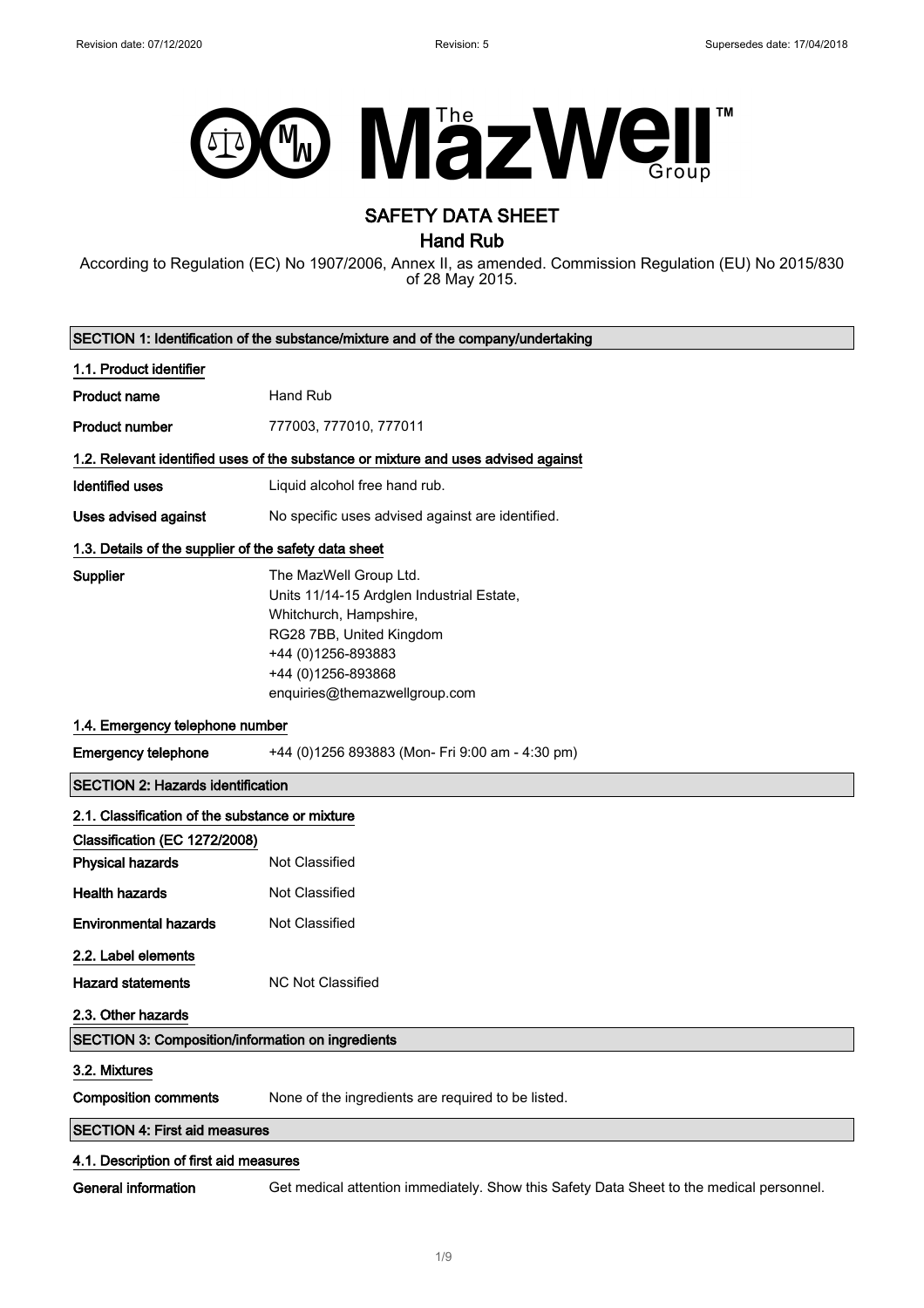| Inhalation                                                 | Remove affected person from source of contamination. Move affected person to fresh air and<br>keep warm and at rest in a position comfortable for breathing. Maintain an open airway.<br>Loosen tight clothing such as collar, tie or belt. When breathing is difficult, properly trained<br>personnel may assist affected person by administering oxygen. Place unconscious person on<br>their side in the recovery position and ensure breathing can take place.                                                                                                                                             |
|------------------------------------------------------------|----------------------------------------------------------------------------------------------------------------------------------------------------------------------------------------------------------------------------------------------------------------------------------------------------------------------------------------------------------------------------------------------------------------------------------------------------------------------------------------------------------------------------------------------------------------------------------------------------------------|
| Ingestion                                                  | Move affected person to fresh air and keep warm and at rest in a position comfortable for<br>breathing. Rinse mouth thoroughly with water. Give a few small glasses of water or milk to<br>drink. Stop if the affected person feels sick as vomiting may be dangerous. Do not induce<br>vomiting unless under the direction of medical personnel. If vomiting occurs, the head should<br>be kept low so that vomit does not enter the lungs. Never give anything by mouth to an<br>unconscious person. Place unconscious person on their side in the recovery position and<br>ensure breathing can take place. |
| Skin contact                                               | Rinse with water.                                                                                                                                                                                                                                                                                                                                                                                                                                                                                                                                                                                              |
| Eye contact                                                | Rinse immediately with plenty of water. Remove any contact lenses and open eyelids wide<br>apart. Continue to rinse for at least 10 minutes.                                                                                                                                                                                                                                                                                                                                                                                                                                                                   |
| <b>Protection of first aiders</b>                          | First aid personnel should wear appropriate protective equipment during any rescue.                                                                                                                                                                                                                                                                                                                                                                                                                                                                                                                            |
|                                                            | 4.2. Most important symptoms and effects, both acute and delayed                                                                                                                                                                                                                                                                                                                                                                                                                                                                                                                                               |
| <b>General information</b>                                 | See Section 11 for additional information on health hazards. The severity of the symptoms<br>described will vary dependent on the concentration and the length of exposure.                                                                                                                                                                                                                                                                                                                                                                                                                                    |
| Inhalation                                                 | Prolonged inhalation of high concentrations may damage respiratory system.                                                                                                                                                                                                                                                                                                                                                                                                                                                                                                                                     |
| Ingestion                                                  | Gastrointestinal symptoms, including upset stomach.                                                                                                                                                                                                                                                                                                                                                                                                                                                                                                                                                            |
| Skin contact                                               | Prolonged contact may cause dryness of the skin.                                                                                                                                                                                                                                                                                                                                                                                                                                                                                                                                                               |
| Eye contact                                                | May cause temporary eye irritation.                                                                                                                                                                                                                                                                                                                                                                                                                                                                                                                                                                            |
|                                                            | 4.3. Indication of any immediate medical attention and special treatment needed                                                                                                                                                                                                                                                                                                                                                                                                                                                                                                                                |
| Notes for the doctor                                       | Treat symptomatically.                                                                                                                                                                                                                                                                                                                                                                                                                                                                                                                                                                                         |
| <b>SECTION 5: Firefighting measures</b>                    |                                                                                                                                                                                                                                                                                                                                                                                                                                                                                                                                                                                                                |
| 5.1. Extinguishing media                                   |                                                                                                                                                                                                                                                                                                                                                                                                                                                                                                                                                                                                                |
| Suitable extinguishing media                               | Extinguish with alcohol-resistant foam, carbon dioxide, dry powder or water fog. Use fire-<br>extinguishing media suitable for the surrounding fire.                                                                                                                                                                                                                                                                                                                                                                                                                                                           |
| Unsuitable extinguishing<br>media                          | Do not use water jet as an extinguisher, as this will spread the fire.                                                                                                                                                                                                                                                                                                                                                                                                                                                                                                                                         |
| 5.2. Special hazards arising from the substance or mixture |                                                                                                                                                                                                                                                                                                                                                                                                                                                                                                                                                                                                                |
| Specific hazards                                           | Containers can burst violently or explode when heated, due to excessive pressure build-up.                                                                                                                                                                                                                                                                                                                                                                                                                                                                                                                     |
| <b>Hazardous combustion</b><br>products                    | Thermal decomposition or combustion products may include the following substances:<br>Harmful gases or vapours.                                                                                                                                                                                                                                                                                                                                                                                                                                                                                                |
| 5.3. Advice for firefighters                               |                                                                                                                                                                                                                                                                                                                                                                                                                                                                                                                                                                                                                |
| Protective actions during<br>firefighting                  | Avoid breathing fire gases or vapours. Evacuate area. Cool containers exposed to heat with<br>water spray and remove them from the fire area if it can be done without risk. Cool containers<br>exposed to flames with water until well after the fire is out. If a leak or spill has not ignited, use<br>water spray to disperse vapours and protect men stopping the leak. Avoid discharge to the<br>aquatic environment. Control run-off water by containing and keeping it out of sewers and<br>watercourses. If risk of water pollution occurs, notify appropriate authorities.                           |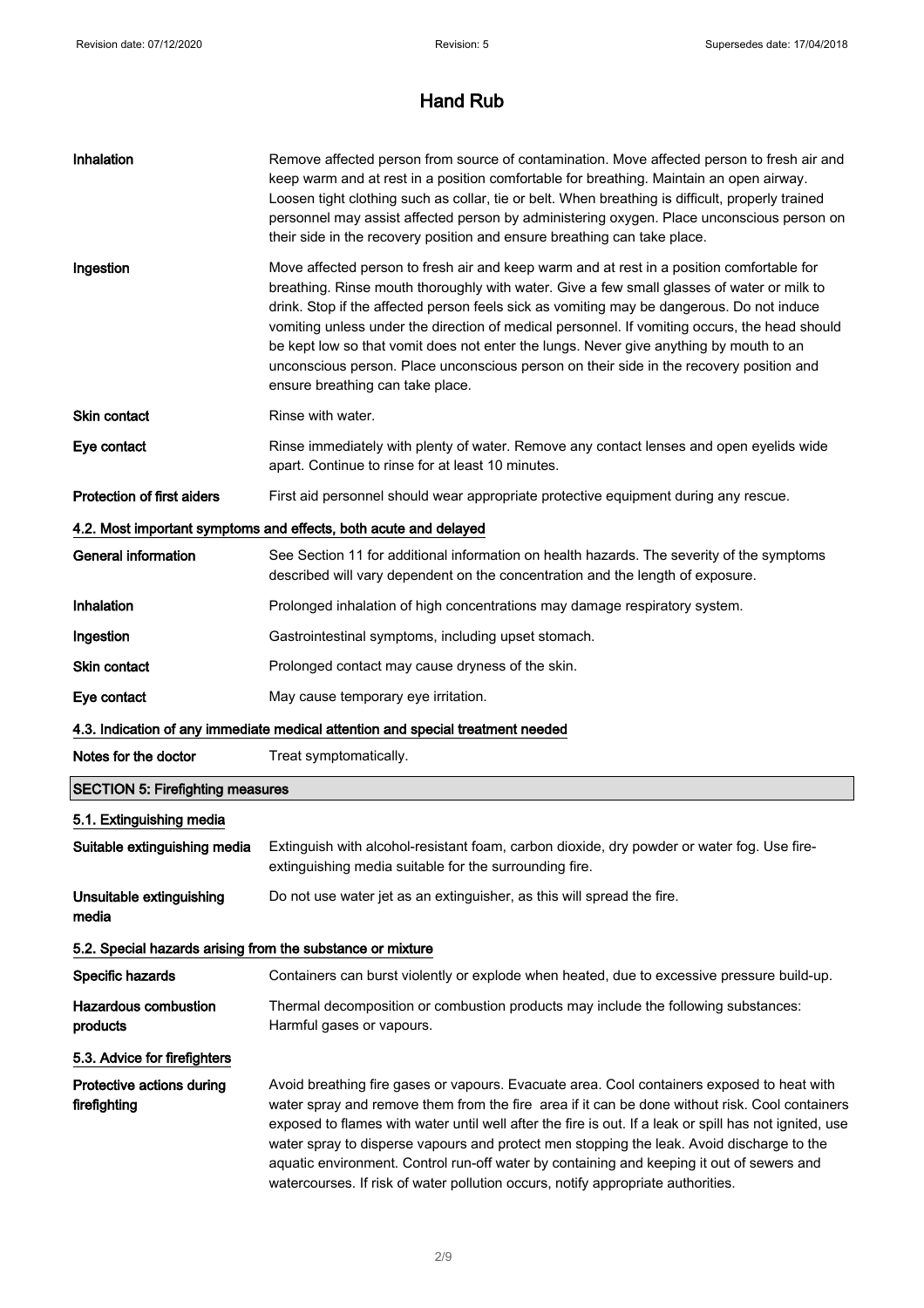Special protective equipment for firefighters Wear positive-pressure self-contained breathing apparatus (SCBA) and appropriate protective clothing. Firefighter's clothing conforming to European standard EN469 (including helmets, protective boots and gloves) will provide a basic level of protection for chemical incidents. SECTION 6: Accidental release measures 6.1. Personal precautions, protective equipment and emergency procedures Personal precautions Do not touch or walk into spilled material. Keep unnecessary and unprotected personnel away from the spillage. Wear protective clothing as described in Section 8 of this safety data sheet. Ensure procedures and training for emergency decontamination and disposal are in place. Follow precautions for safe handling described in this safety data sheet. Wash thoroughly after dealing with a spillage. 6.2. Environmental precautions **Environmental precautions** Avoid discharge into drains and the aquatic environment. 6.3. Methods and material for containment and cleaning up Methods for cleaning up Wear protective clothing as described in Section 8 of this safety data sheet. Do not empty into drains. Absorb spillage with non-combustible, absorbent material. The contaminated absorbent may pose the same hazard as the spilled material. Collect and place in suitable

waste disposal containers and seal securely. Label the containers containing waste and contaminated materials and remove from the area as soon as possible. Flush contaminated area with plenty of water. Wash thoroughly after dealing with a spillage. For waste disposal, see Section 13.

#### 6.4. Reference to other sections

Reference to other sections For personal protection, see Section 8. See Section 11 for additional information on health hazards. See Section 12 for additional information on ecological hazards. For waste disposal, see Section 13.

#### SECTION 7: Handling and storage

| 7.1. Precautions for safe handling                      |                                                                                                                                                                                                                                                                                                                                                                                                                         |
|---------------------------------------------------------|-------------------------------------------------------------------------------------------------------------------------------------------------------------------------------------------------------------------------------------------------------------------------------------------------------------------------------------------------------------------------------------------------------------------------|
| Usage precautions                                       | Read and follow manufacturer's recommendations. Keep away from food, drink and animal<br>feeding stuffs. Wear protective clothing as described in Section 8 of this safety data sheet.<br>Handle all packages and containers carefully to minimise spills. Do not handle broken<br>packages without protective equipment. Avoid discharge to the aquatic environment. Keep<br>container tightly sealed when not in use. |
| Advice on general<br>occupational hygiene               | Wash promptly if skin becomes contaminated. Take off contaminated clothing. Wash<br>contaminated clothing before reuse. Do not eat, drink or smoke when using this product.<br>Wash at the end of each work shift and before eating, smoking and using the toilet. Change<br>work clothing daily before leaving workplace.                                                                                              |
|                                                         | 7.2. Conditions for safe storage, including any incompatibilities                                                                                                                                                                                                                                                                                                                                                       |
| Storage precautions                                     | Store away from incompatible materials (see Section 10). Store in tightly-closed, original<br>container in a dry, cool and well-ventilated place. Keep containers upright. Protect containers<br>from damage. Bund storage facilities to prevent soil and water pollution in the event of<br>spillage. The storage area floor should be leak-tight, jointless and not absorbent.                                        |
| Storage class                                           | Miscellaneous hazardous material storage.                                                                                                                                                                                                                                                                                                                                                                               |
| 7.3. Specific end use(s)                                |                                                                                                                                                                                                                                                                                                                                                                                                                         |
| Specific end use(s)                                     | The identified uses for this product are detailed in Section 1.2.                                                                                                                                                                                                                                                                                                                                                       |
| <b>SECTION 8: Exposure controls/Personal protection</b> |                                                                                                                                                                                                                                                                                                                                                                                                                         |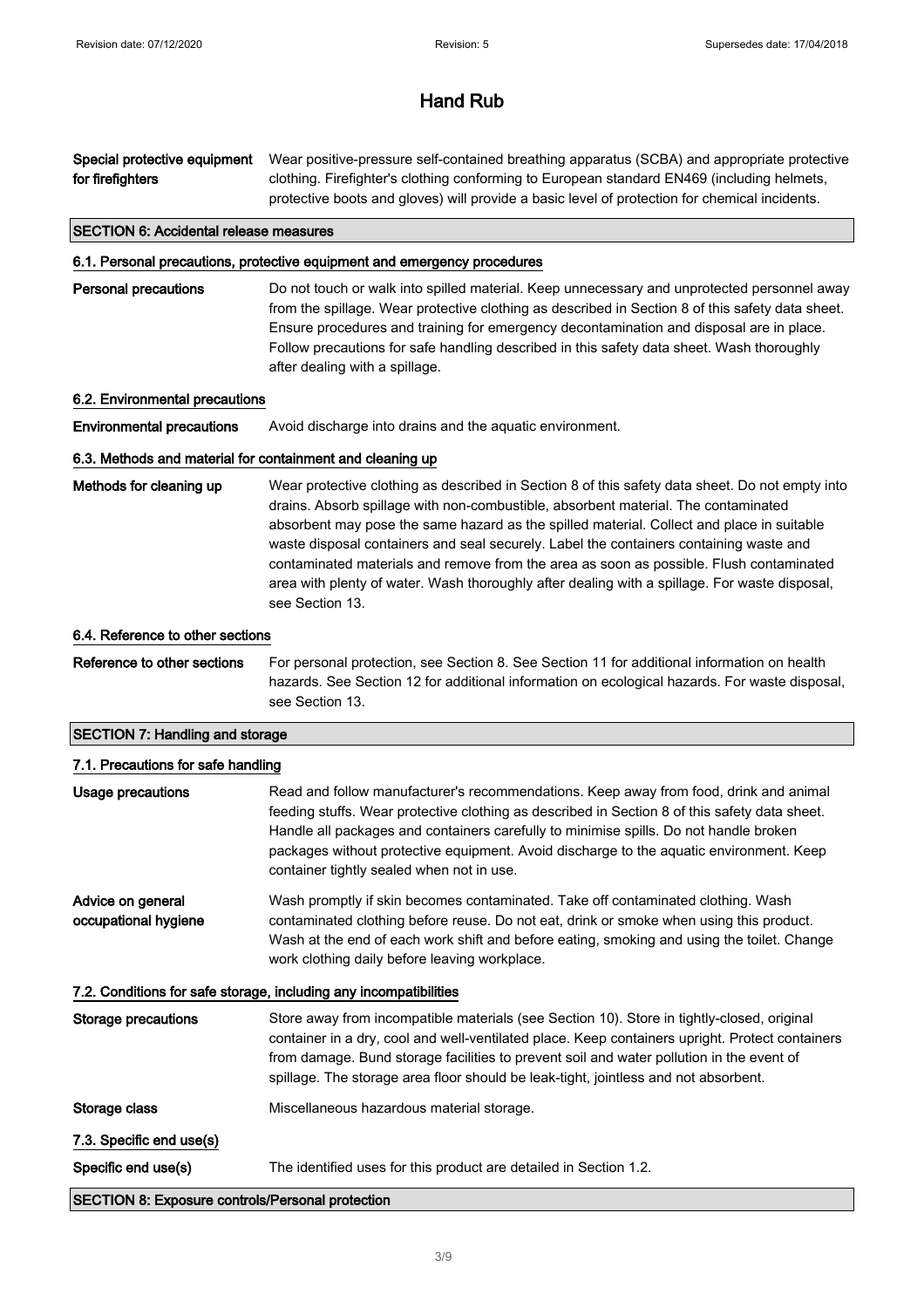### 8.1. Control parameters

### Occupational exposure limits

### Propan-2-ol

Long-term exposure limit (8-hour TWA): WEL 400 ppm 999 mg/m<sup>3</sup> Short-term exposure limit (15-minute): WEL 500 ppm 1250 mg/m<sup>3</sup>

### Sodium hydroxide

Short-term exposure limit (15-minute): WEL 2 mg/m<sup>3</sup> WEL = Workplace Exposure Limit.

### 8.2. Exposure controls

### Protective equipment



| Appropriate engineering<br>controls       | Provide adequate ventilation. Personal, workplace environment or biological monitoring may<br>be required to determine the effectiveness of the ventilation or other control measures and/or<br>the necessity to use respiratory protective equipment. Use process enclosures, local exhaust<br>ventilation or other engineering controls as the primary means to minimise worker exposure.<br>Personal protective equipment should only be used if worker exposure cannot be controlled<br>adequately by the engineering control measures. Ensure control measures are regularly<br>inspected and maintained. Ensure operatives are trained to minimise exposure. |
|-------------------------------------------|--------------------------------------------------------------------------------------------------------------------------------------------------------------------------------------------------------------------------------------------------------------------------------------------------------------------------------------------------------------------------------------------------------------------------------------------------------------------------------------------------------------------------------------------------------------------------------------------------------------------------------------------------------------------|
| Eye/face protection                       | Eyewear complying with an approved standard should be worn if a risk assessment indicates<br>eye contact is possible. Personal protective equipment for eye and face protection should<br>comply with European Standard EN166. Unless the assessment indicates a higher degree of<br>protection is required, the following protection should be worn: Tight-fitting safety glasses.                                                                                                                                                                                                                                                                                |
| <b>Hand protection</b>                    | For users with sensitive skin, it is recommended that suitable protective gloves are worn. The<br>most suitable glove should be chosen in consultation with the glove supplier/manufacturer,<br>who can provide information about the breakthrough time of the glove material. To protect<br>hands from chemicals, gloves should comply with European Standard EN374. Considering<br>the data specified by the glove manufacturer, check during use that the gloves are retaining<br>their protective properties and change them as soon as any deterioration is detected.<br>Frequent changes are recommended.                                                    |
| Other skin and body<br>protection         | Appropriate footwear and additional protective clothing complying with an approved standard<br>should be worn if a risk assessment indicates skin contamination is possible.                                                                                                                                                                                                                                                                                                                                                                                                                                                                                       |
| Hygiene measures                          | Provide eyewash station and safety shower. Contaminated work clothing should not be<br>allowed out of the workplace. Wash contaminated clothing before reuse. Clean equipment<br>and the work area every day. Good personal hygiene procedures should be implemented.<br>Wash at the end of each work shift and before eating, smoking and using the toilet. When<br>using do not eat, drink or smoke. Warn cleaning personnel of any hazardous properties of the<br>product.                                                                                                                                                                                      |
| <b>Respiratory protection</b>             | If ventilation is inadequate, suitable respiratory protection must be worn. Ensure all respiratory<br>protective equipment is suitable for its intended use and is 'CE'-marked. Check that the<br>respirator fits tightly and the filter is changed regularly.                                                                                                                                                                                                                                                                                                                                                                                                     |
| <b>Environmental exposure</b><br>controls | Keep container tightly sealed when not in use. Emissions from ventilation or work process<br>equipment should be checked to ensure they comply with the requirements of environmental<br>protection legislation. In some cases, fume scrubbers, filters or engineering modifications to<br>the process equipment will be necessary to reduce emissions to acceptable levels.                                                                                                                                                                                                                                                                                       |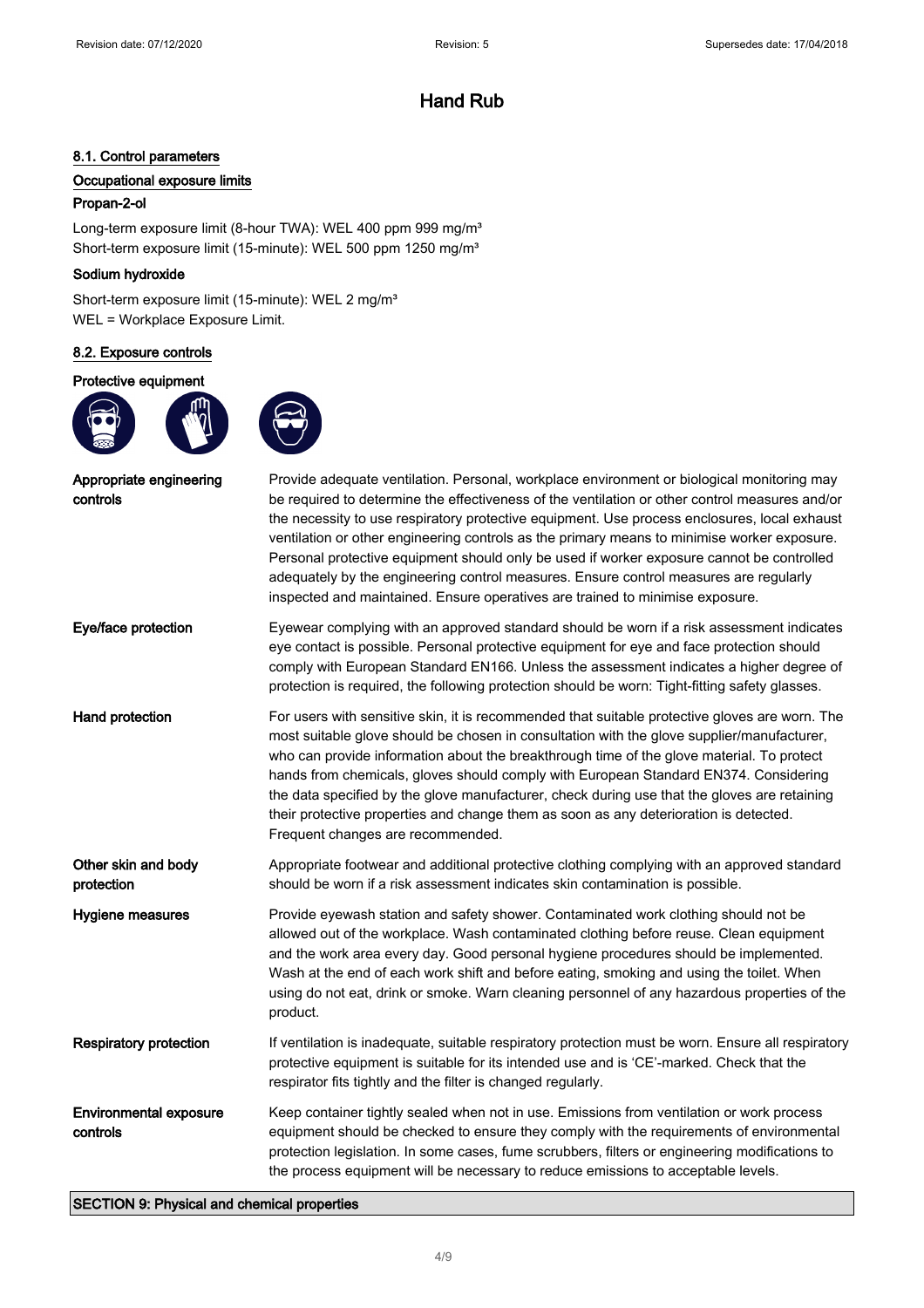| 9.1. Information on basic physical and chemical properties |  |
|------------------------------------------------------------|--|
|------------------------------------------------------------|--|

| Appearance                                      | Clear liquid.                                                                                                          |
|-------------------------------------------------|------------------------------------------------------------------------------------------------------------------------|
| Colour                                          | Colourless.                                                                                                            |
| Odour                                           | Odourless.                                                                                                             |
| <b>Odour threshold</b>                          | Not available.                                                                                                         |
| pH                                              | pH (concentrated solution): 6 - 8                                                                                      |
| <b>Melting point</b>                            | Not available.                                                                                                         |
| Initial boiling point and range                 | $>100^{\circ}$ C                                                                                                       |
| Flash point                                     | Not available.                                                                                                         |
| <b>Evaporation rate</b>                         | Not available.                                                                                                         |
| Upper/lower flammability or<br>explosive limits | Not available.                                                                                                         |
| Vapour pressure                                 | Not available.                                                                                                         |
| Vapour density                                  | Not available.                                                                                                         |
| <b>Relative density</b>                         | Not available.                                                                                                         |
| <b>Bulk density</b>                             | $1$ g/mL                                                                                                               |
| Solubility(ies)                                 | Not known.                                                                                                             |
| Partition coefficient                           | Not available.                                                                                                         |
| Auto-ignition temperature                       | Not available.                                                                                                         |
| <b>Decomposition Temperature</b>                | Not available.                                                                                                         |
| <b>Viscosity</b>                                | Not available.                                                                                                         |
| <b>Explosive properties</b>                     | Not considered to be explosive.                                                                                        |
| <b>Oxidising properties</b>                     | Does not meet the criteria for classification as oxidising.                                                            |
| 9.2. Other information                          |                                                                                                                        |
| Other information                               | No information required.                                                                                               |
| SECTION 10: Stability and reactivity            |                                                                                                                        |
| 10.1. Reactivity                                |                                                                                                                        |
| Reactivity                                      | See the other subsections of this section for further details.                                                         |
| 10.2. Chemical stability                        |                                                                                                                        |
| <b>Stability</b>                                | Stable at normal ambient temperatures and when used as recommended. Stable under the<br>prescribed storage conditions. |
| 10.3. Possibility of hazardous reactions        |                                                                                                                        |
| Possibility of hazardous<br>reactions           | No potentially hazardous reactions known.                                                                              |
| 10.4. Conditions to avoid                       |                                                                                                                        |
| <b>Conditions to avoid</b>                      | Avoid excessive heat for prolonged periods of time. Avoid freezing.                                                    |
| 10.5. Incompatible materials                    |                                                                                                                        |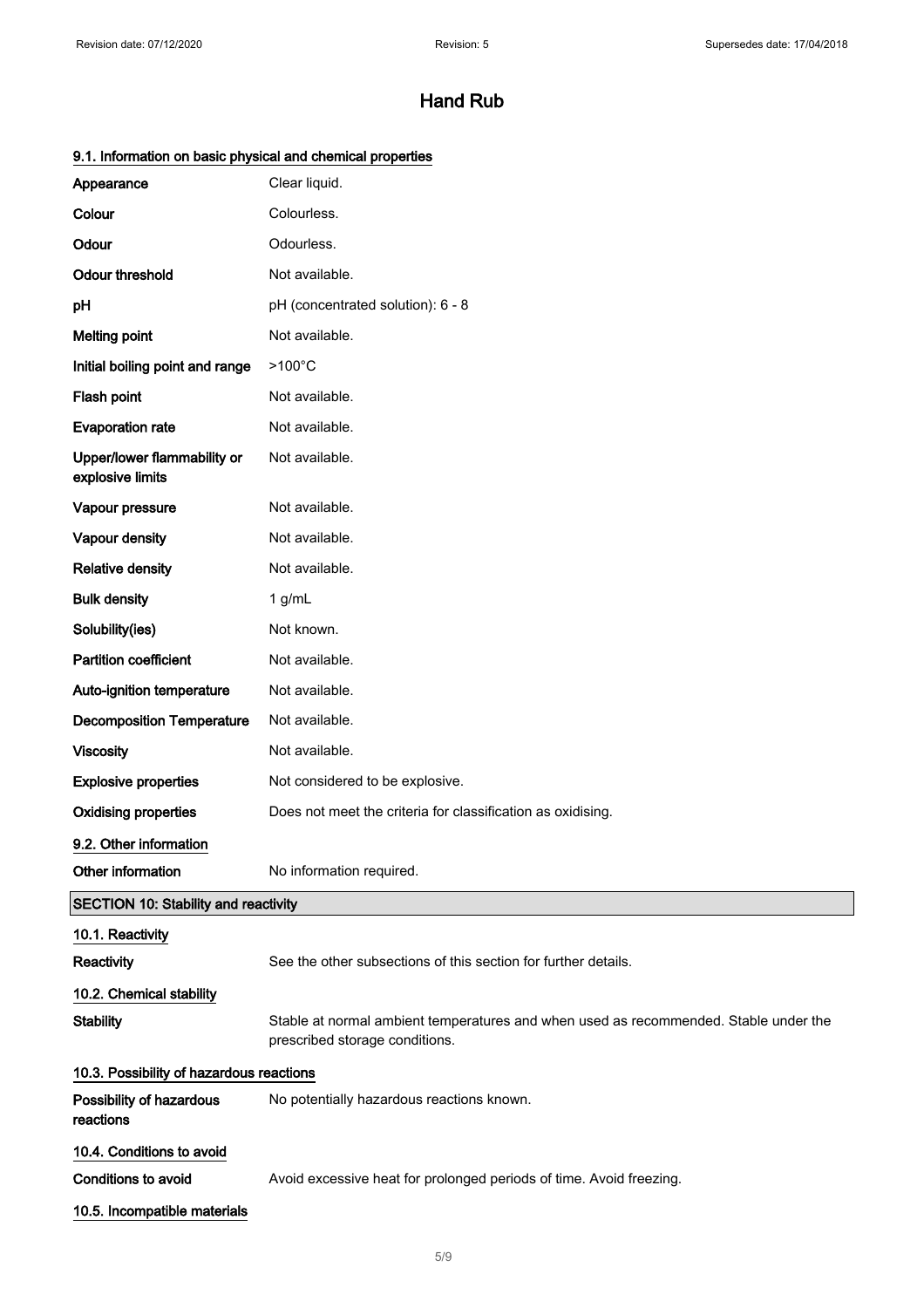| Materials to avoid                                 | No specific material or group of materials is likely to react with the product to produce a<br>hazardous situation.                                                     |  |
|----------------------------------------------------|-------------------------------------------------------------------------------------------------------------------------------------------------------------------------|--|
| 10.6. Hazardous decomposition products             |                                                                                                                                                                         |  |
| <b>Hazardous decomposition</b><br>products         | Does not decompose when used and stored as recommended. Thermal decomposition or<br>combustion products may include the following substances: Harmful gases or vapours. |  |
| <b>SECTION 11: Toxicological information</b>       |                                                                                                                                                                         |  |
| 11.1. Information on toxicological effects         |                                                                                                                                                                         |  |
| Acute toxicity - oral                              |                                                                                                                                                                         |  |
| Notes (oral LD <sub>50</sub> )                     | Based on available data the classification criteria are not met.                                                                                                        |  |
| Acute toxicity - dermal                            |                                                                                                                                                                         |  |
| Notes (dermal LD <sub>50</sub> )                   | Based on available data the classification criteria are not met.                                                                                                        |  |
| Acute toxicity - inhalation                        |                                                                                                                                                                         |  |
| Notes (inhalation LC <sub>50</sub> )               | Based on available data the classification criteria are not met.                                                                                                        |  |
| Skin corrosion/irritation                          |                                                                                                                                                                         |  |
| Animal data                                        | Based on available data the classification criteria are not met.                                                                                                        |  |
| Serious eye damage/irritation                      |                                                                                                                                                                         |  |
| Serious eye damage/irritation                      | Based on available data the classification criteria are not met.                                                                                                        |  |
| Respiratory sensitisation                          |                                                                                                                                                                         |  |
| <b>Respiratory sensitisation</b>                   | Based on available data the classification criteria are not met.                                                                                                        |  |
| Skin sensitisation                                 |                                                                                                                                                                         |  |
| Skin sensitisation                                 | Based on available data the classification criteria are not met.                                                                                                        |  |
| Germ cell mutagenicity                             |                                                                                                                                                                         |  |
| Genotoxicity - in vitro                            | Based on available data the classification criteria are not met.                                                                                                        |  |
| Carcinogenicity                                    |                                                                                                                                                                         |  |
| Carcinogenicity                                    | Based on available data the classification criteria are not met.                                                                                                        |  |
| <b>IARC carcinogenicity</b>                        | None of the ingredients are listed or exempt.                                                                                                                           |  |
| <b>Reproductive toxicity</b>                       |                                                                                                                                                                         |  |
|                                                    | Reproductive toxicity - fertility Based on available data the classification criteria are not met.                                                                      |  |
| Reproductive toxicity -                            | Based on available data the classification criteria are not met.                                                                                                        |  |
| development                                        |                                                                                                                                                                         |  |
| Specific target organ toxicity - single exposure   |                                                                                                                                                                         |  |
| STOT - single exposure                             | Not classified as a specific target organ toxicant after a single exposure.                                                                                             |  |
| Specific target organ toxicity - repeated exposure |                                                                                                                                                                         |  |
| <b>STOT - repeated exposure</b>                    | Not classified as a specific target organ toxicant after repeated exposure.                                                                                             |  |
| Aspiration hazard                                  |                                                                                                                                                                         |  |
| <b>Aspiration hazard</b>                           | Based on available data the classification criteria are not met.                                                                                                        |  |
|                                                    |                                                                                                                                                                         |  |
| General information                                | The severity of the symptoms described will vary dependent on the concentration and the<br>length of exposure.                                                          |  |
| Inhalation                                         | Prolonged inhalation of high concentrations may damage respiratory system.                                                                                              |  |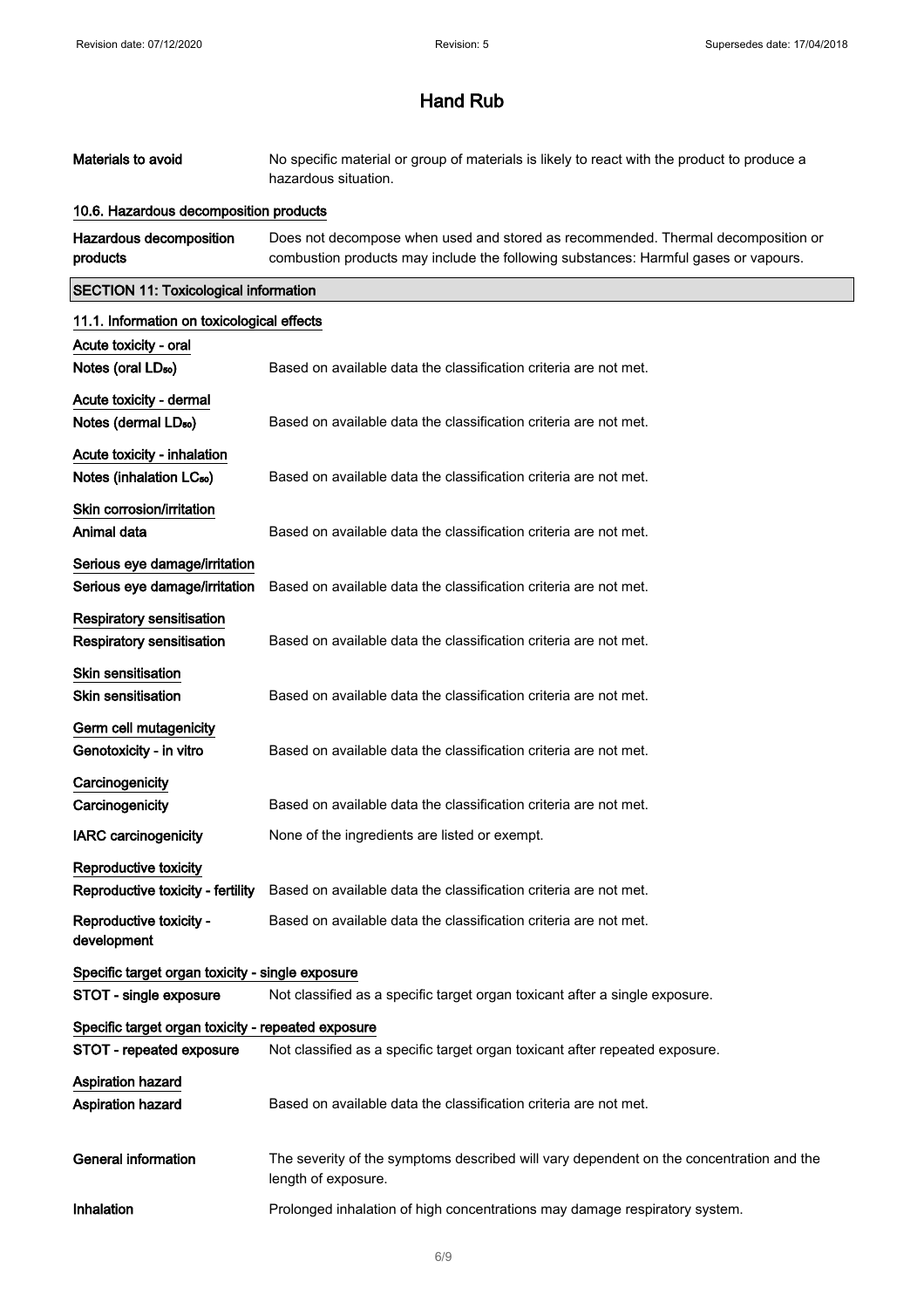| Ingestion                                  | Gastrointestinal symptoms, including upset stomach. Fumes from the stomach contents may<br>be inhaled, resulting in the same symptoms as inhalation.                                                                                                                                                                                                                                                                                                                                                                                                                                                    |
|--------------------------------------------|---------------------------------------------------------------------------------------------------------------------------------------------------------------------------------------------------------------------------------------------------------------------------------------------------------------------------------------------------------------------------------------------------------------------------------------------------------------------------------------------------------------------------------------------------------------------------------------------------------|
| <b>Skin contact</b>                        | Prolonged contact may cause dryness of the skin.                                                                                                                                                                                                                                                                                                                                                                                                                                                                                                                                                        |
| Eye contact                                | May cause temporary eye irritation.                                                                                                                                                                                                                                                                                                                                                                                                                                                                                                                                                                     |
| Route of exposure                          | Ingestion Inhalation Skin and/or eye contact                                                                                                                                                                                                                                                                                                                                                                                                                                                                                                                                                            |
| <b>Target organs</b>                       | No specific target organs known.                                                                                                                                                                                                                                                                                                                                                                                                                                                                                                                                                                        |
| <b>SECTION 12: Ecological information</b>  |                                                                                                                                                                                                                                                                                                                                                                                                                                                                                                                                                                                                         |
| 12.1. Toxicity                             |                                                                                                                                                                                                                                                                                                                                                                                                                                                                                                                                                                                                         |
| <b>Toxicity</b>                            | Not classified for environmental hazards. However, large or frequent spills may have<br>hazardous effects on the environment.                                                                                                                                                                                                                                                                                                                                                                                                                                                                           |
| 12.2. Persistence and degradability        |                                                                                                                                                                                                                                                                                                                                                                                                                                                                                                                                                                                                         |
|                                            | Persistence and degradability The degradability of the product is not known.                                                                                                                                                                                                                                                                                                                                                                                                                                                                                                                            |
| 12.3. Bioaccumulative potential            |                                                                                                                                                                                                                                                                                                                                                                                                                                                                                                                                                                                                         |
| <b>Bioaccumulative potential</b>           | No data available on bioaccumulation.                                                                                                                                                                                                                                                                                                                                                                                                                                                                                                                                                                   |
| <b>Partition coefficient</b>               | Not available.                                                                                                                                                                                                                                                                                                                                                                                                                                                                                                                                                                                          |
| 12.4. Mobility in soil                     |                                                                                                                                                                                                                                                                                                                                                                                                                                                                                                                                                                                                         |
| <b>Mobility</b>                            | The product is water-soluble and may spread in water systems.                                                                                                                                                                                                                                                                                                                                                                                                                                                                                                                                           |
| 12.5. Results of PBT and vPvB assessment   |                                                                                                                                                                                                                                                                                                                                                                                                                                                                                                                                                                                                         |
| Results of PBT and vPvB<br>assessment      | This product does not contain any substances classified as PBT or vPvB.                                                                                                                                                                                                                                                                                                                                                                                                                                                                                                                                 |
| 12.6. Other adverse effects                |                                                                                                                                                                                                                                                                                                                                                                                                                                                                                                                                                                                                         |
| Other adverse effects                      | None known.                                                                                                                                                                                                                                                                                                                                                                                                                                                                                                                                                                                             |
| <b>SECTION 13: Disposal considerations</b> |                                                                                                                                                                                                                                                                                                                                                                                                                                                                                                                                                                                                         |
| 13.1. Waste treatment methods              |                                                                                                                                                                                                                                                                                                                                                                                                                                                                                                                                                                                                         |
| <b>General information</b>                 | Reuse or recycle products wherever possible. Disposal of this product, process solutions,<br>residues and by-products should at all times comply with the requirements of environmental<br>protection and waste disposal legislation and any local authority requirements. When handling<br>waste, the safety precautions applying to handling of the product should be considered. Care<br>should be taken when handling emptied containers that have not been thoroughly cleaned or<br>rinsed out. Empty containers or liners may retain some product residues and hence be<br>potentially hazardous. |
| <b>Disposal methods</b>                    | Do not empty into drains. Dispose of surplus products and those that cannot be recycled via a<br>licensed waste disposal contractor. Waste, residues, empty containers, discarded work<br>clothes and contaminated cleaning materials should be collected in designated containers,<br>labelled with their contents. Waste packaging should be collected for reuse or recycling.<br>Incineration or landfill should only be considered when recycling is not feasible.                                                                                                                                  |
| <b>SECTION 14: Transport information</b>   |                                                                                                                                                                                                                                                                                                                                                                                                                                                                                                                                                                                                         |
| General                                    | The product is not covered by international regulations on the transport of dangerous goods<br>(IMDG, IATA, ADR/RID).                                                                                                                                                                                                                                                                                                                                                                                                                                                                                   |
| 14.1. UN number                            |                                                                                                                                                                                                                                                                                                                                                                                                                                                                                                                                                                                                         |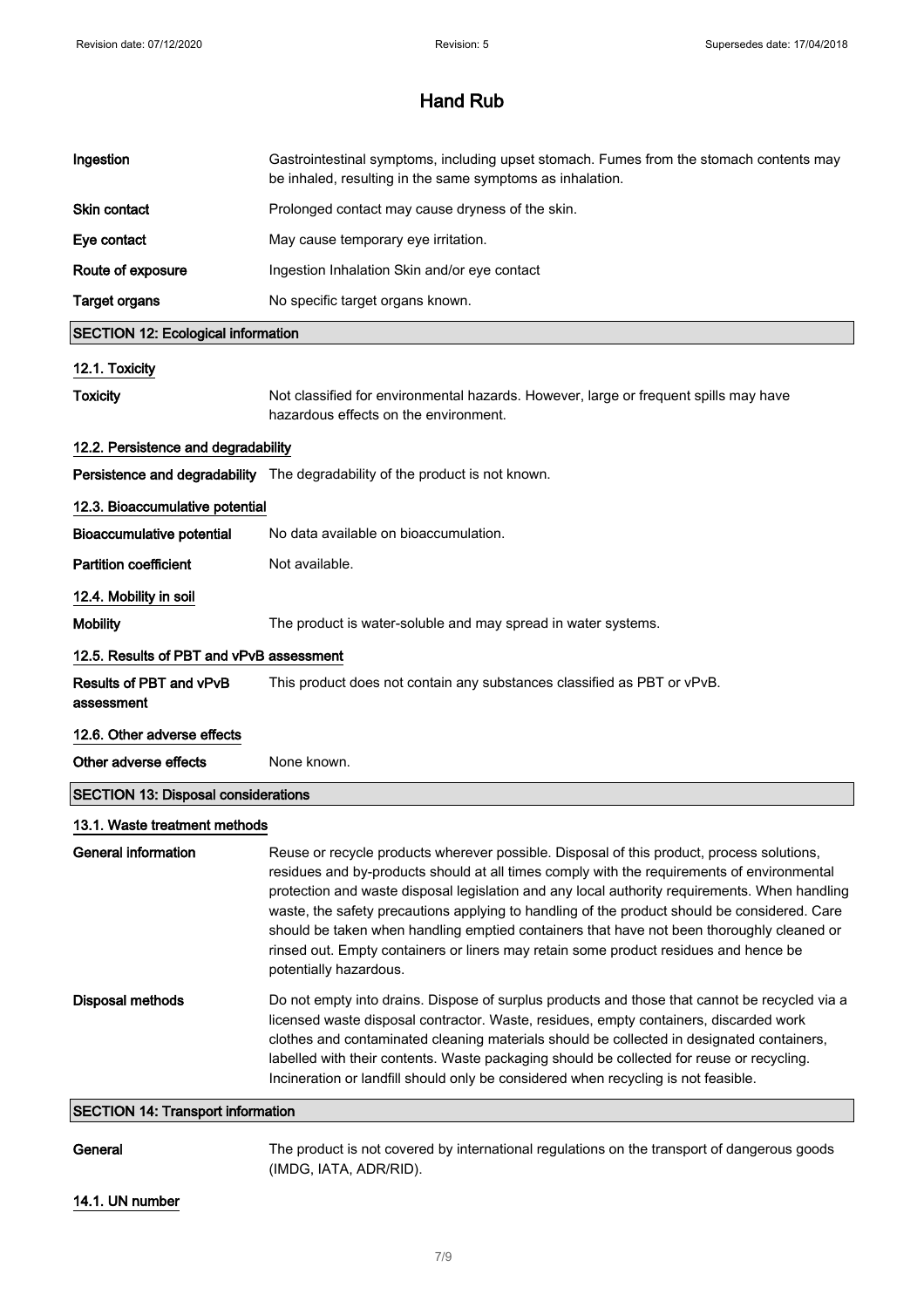Not applicable.

### 14.2. UN proper shipping name

Not applicable.

### 14.3. Transport hazard class(es)

No transport warning sign required.

### 14.4. Packing group

Not applicable.

#### 14.5. Environmental hazards

Environmentally hazardous substance/marine pollutant No.

#### 14.6. Special precautions for user

Not applicable.

#### 14.7. Transport in bulk according to Annex II of MARPOL and the IBC Code

### Transport in bulk according to Not applicable. Annex II of MARPOL 73/78 and the IBC Code

### SECTION 15: Regulatory information

|                             | 15.1. Safety, health and environmental regulations/legislation specific for the substance or mixture                                                                                                                                                                                                                                                                                                                                                                 |
|-----------------------------|----------------------------------------------------------------------------------------------------------------------------------------------------------------------------------------------------------------------------------------------------------------------------------------------------------------------------------------------------------------------------------------------------------------------------------------------------------------------|
| <b>National regulations</b> | Health and Safety at Work etc. Act 1974 (as amended).<br>The Carriage of Dangerous Goods and Use of Transportable Pressure Equipment<br>Regulations 2009 (SI 2009 No. 1348) (as amended) ["CDG 2009"].<br>EH40/2005 Workplace exposure limits.                                                                                                                                                                                                                       |
| EU legislation              | Regulation (EC) No 1907/2006 of the European Parliament and of the Council of 18<br>December 2006 concerning the Registration, Evaluation, Authorisation and Restriction of<br>Chemicals (REACH) (as amended).<br>Commission Regulation (EU) No 2015/830 of 28 May 2015.<br>Regulation (EC) No 1272/2008 of the European Parliament and of the Council of 16<br>December 2008 on classification, labelling and packaging of substances and mixtures (as<br>amended). |

#### 15.2. Chemical safety assessment

No chemical safety assessment has been carried out.

### SECTION 16: Other information